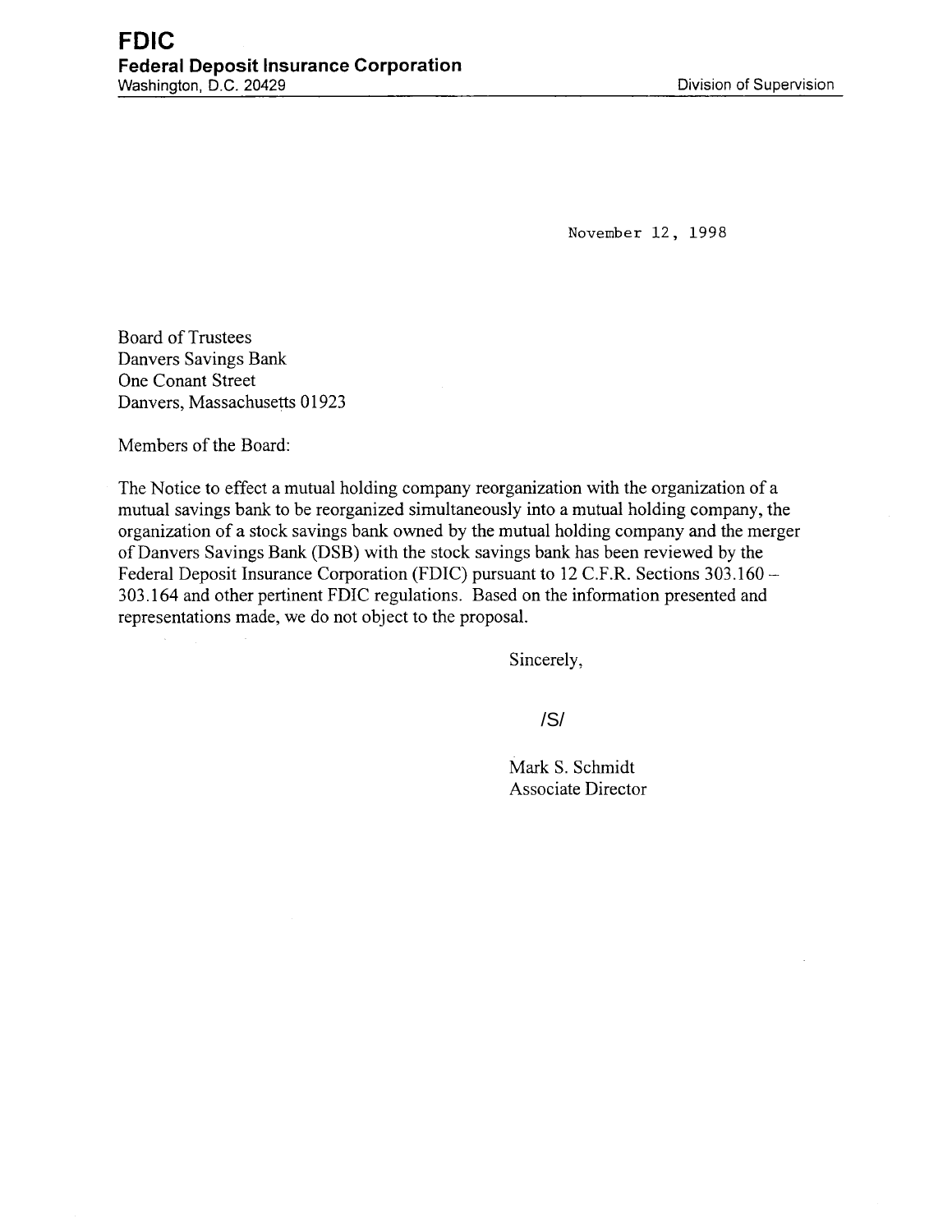## **FEDERAL DEPOSIT INSURANCE CORPORATION**

**RE:** Danvers Savings Bank Danvers, Massachusetts

Applications for Federal Deposit Insurance and Consent to Merge

## **ORDER AND BASIS FOR CORPORATION APPROVAL**

Pursuant to Sections *5* and 18(c) and other provisions of the Federal Deposit Insurance Act (FDI Act), applications have been filed on behalf of Danvers Interim Mutual Bank (New Mutual), Danvers, Massachusetts, a newly-formed, Bank Insurance Fund member, state-chartered mutual savings bank and Danvers Interim Stock Bank, Danvers, Massachusetts (Subsidiary Stock Bank), a newly-formed, Bank Insurance Fund member, state-chartered stock savings bank for federal deposit insurance and for the Corporation's consent to merge Subsidiary Stock Bank with Danvers Savings Bank, Danvers, Massachusetts (DSB), a Bank Insurance Fund member, statechartered mutual savings bank with total resources of \$303,019,000 and total deposits of \$264,219,000 as of June 30, 1998.

This transaction is the result of DSB' s plan of reorganization which, solely to facilitate this undertaking, includes:

- 1) the formation of a de novo mutual savings bank to be named Danvers Interim Mutual Bank (New Mutual);
- 2) the immediate reorganization of New Mutual as a state-chartered mutual holding company to be named Danvers Bancorp, Inc. (DBI);
- 3) the formation of a new stock savings bank, a subsidiary of DBI, which will be named Danvers Interim Stock Bank (Subsidiary Stock Bank).
- 4) the merger of DSB and Subsidiary Stock Bank, with the resultant institution retaining the charter and by-laws of Subsidiary Stock Bank and the name Danvers Savings Bank (Resultant Bank).

Resultant Bank will be a wholly owned subsidiary of DBI. The principal office will be at One Conant Street, Danvers, Massachusetts, the present location of DSB.

A review of available information, including the Community Reinvestment Act (CRA) Statements of the proponent, discloses no inconsistencies with the purposes of the CRA. The new institution is expected to continue to meet the credit needs of its entire community, consistent with the safe and sound operation of the institution.